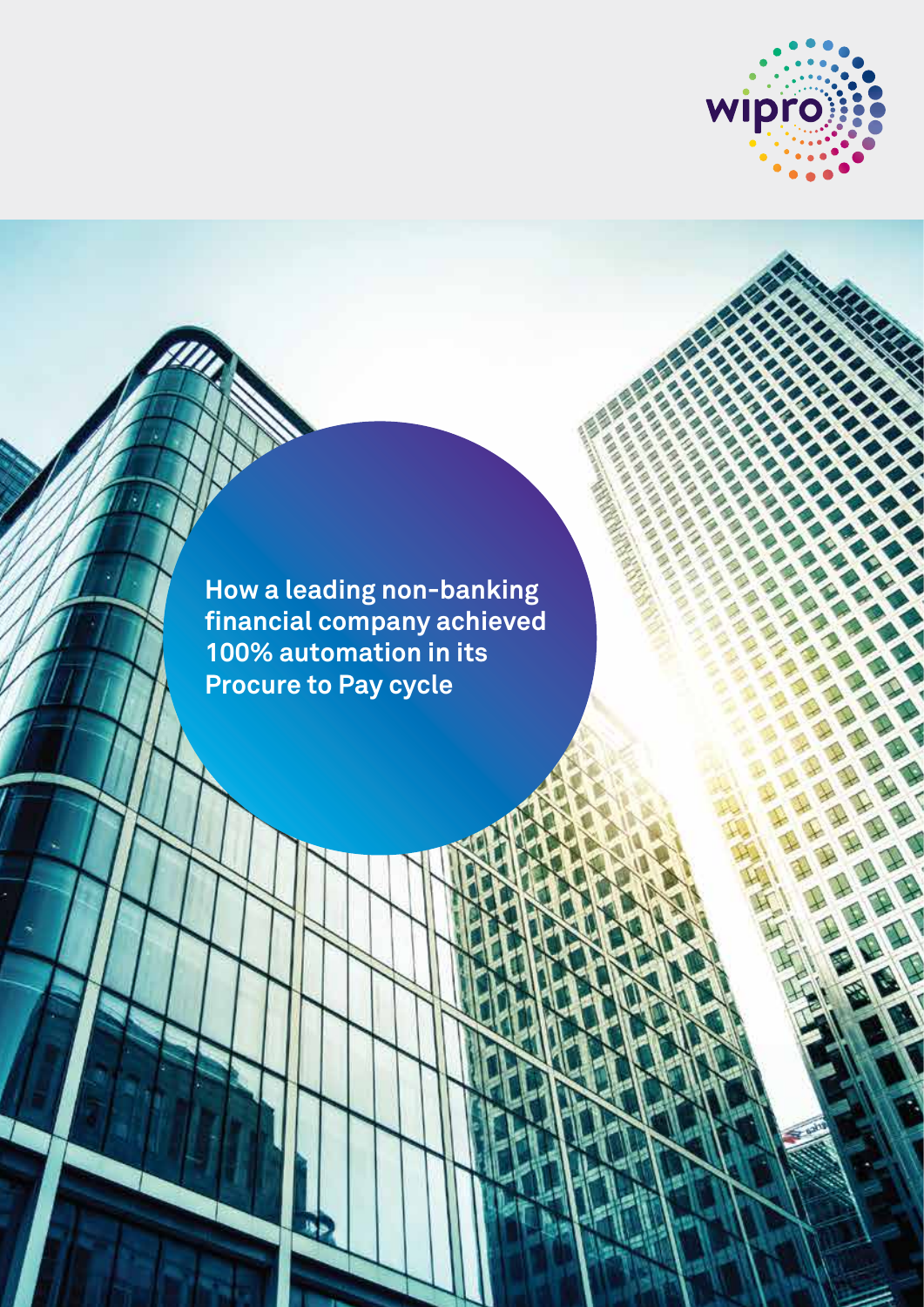## **Client background**

**Client:** A leading non-banking financial company (NBFC)

**Industry type:** Banking, financial services and insurance (BFSI)

**Products or Services:** Loans (Individual, housing, vehicle and SME/Corporate – merchant cash advance, business expansion, healthcare equipment finance)

**Areas of operation:** India

**Customers:** Over 5000

**The NBFC transformed its entire finance process and integrated its revenue and payroll systems by implementing Oracle E-Business Suite R12**

## **Challenges**

The client was using multiple complex third-party systems to book revenue because of which its error tracking and handling processes were time consuming, requiring a great deal of manual intervention. The Procure to Pay (P2P) and finance processes were also manual and non-standardized. There was no mechanism to track progress of purchase orders and payments, leading to poor levels of response to vendors as well as internal stakeholders. Furthermore, there was an urgent statutory need for GST compliance of the Enterprise Resource Planning (ERP) system.

# **Solution**

The client faced an urgent business need to replace its legacy systems in order to accommodate the increase in demand from its customers and to meet regulatory requirements, and chose Wipro as its strategic IT partner for the upgrade and optimization of the inherited Oracle ERP system as well as implementation of the Oracle ERP core solution.

Following are the highlights of the scope of the engagement:



 Automated procurement and payable processes to reduce processing time of payable invoices.



 Enabled tracking of approvals, payments  $\mathbf{F}_{\mathbf{r}}$  and revenues in a centralized system (Oracle General Ledger).



 Set up integration between the banking partner and Oracle application for vendor payments.



 Implemented a complex GST compliant solution to cover all aspects of GST as per Govt. of India requirements.



 Integrated receivable third party applications, such as ORBI, Indus and Info-Lease with Oracle applications for better visibility of revenue to higher management.



 Set up an offshore-based 24x7 dedicated service desk for L1 ERP application support, cloud network and datacentre support.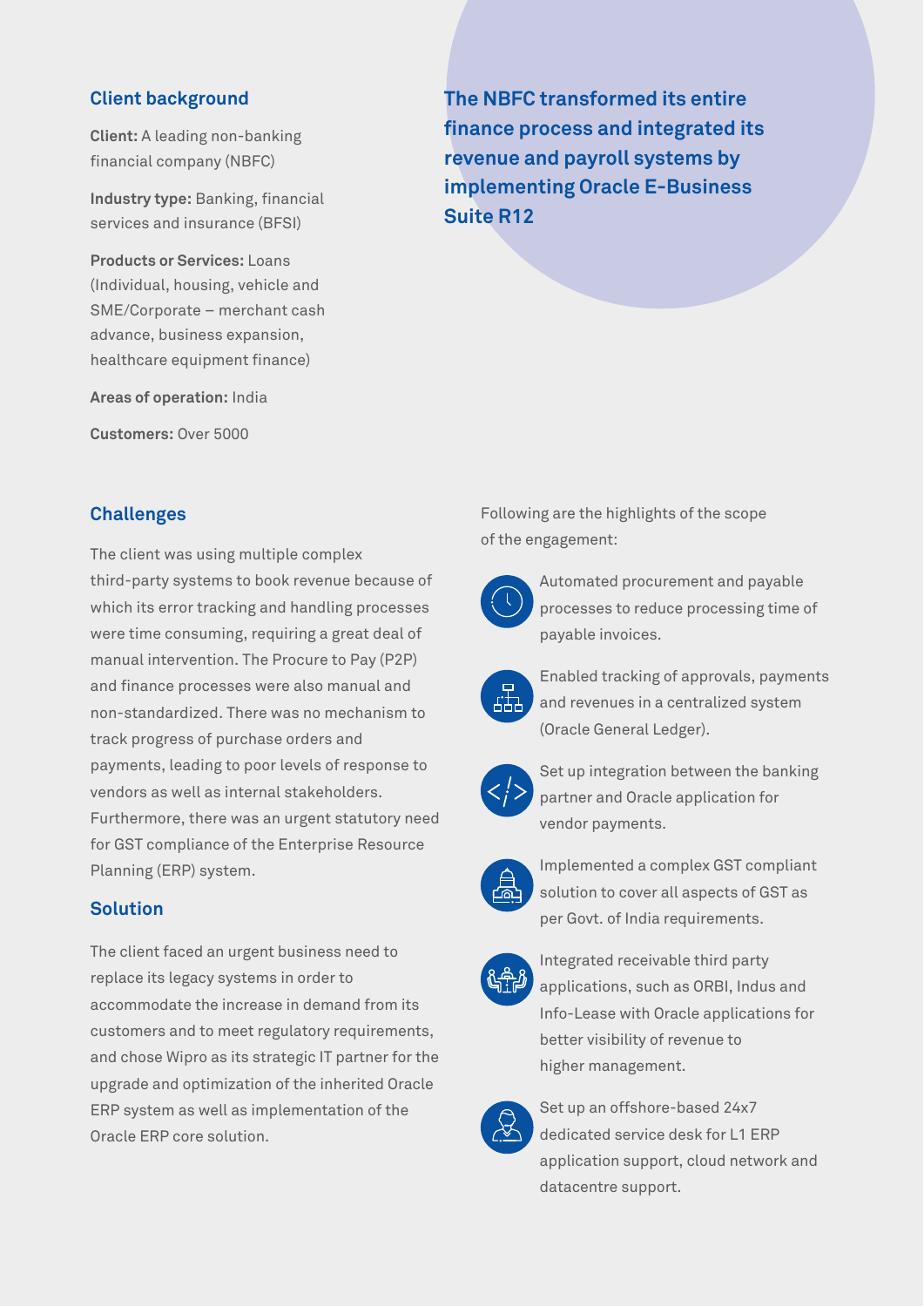### **Business impact**

Implementation of Oracle E-Business Suite by Wipro has resulted in significant savings in terms of time, efforts and cost to the client through automation of data validation and process optimization.



90% reduction in manual effort through automation of data validation by creating a transactional data processing program which was then integrated with third party systems.



 50% time savings in P2P processes - Notifications now go via email to the approving authority and the approver can approve the Purchase Order (PO) via email. There is no longer a requirement for the approver to enter the application for approving POs.



 30% reduction in development and support costs.



 Tracking of approvals, payments and revenues in a centralized system.



100% GST compliant ERP system.



With the implementation of Oracle E-Business Suite R12, Wipro streamlined the existing finance processes of the client and enabled them to adopt industry-wide best finance practices, process automation and 100% GST compliance. Wipro's strong domain consulting expertise, excellent project management capabilities and co-ordination between various stakeholders during the cutover ensured a seamless and timely delivery.

**R. Mohan,**  Vice President Applications Services (India) Wipro Limited